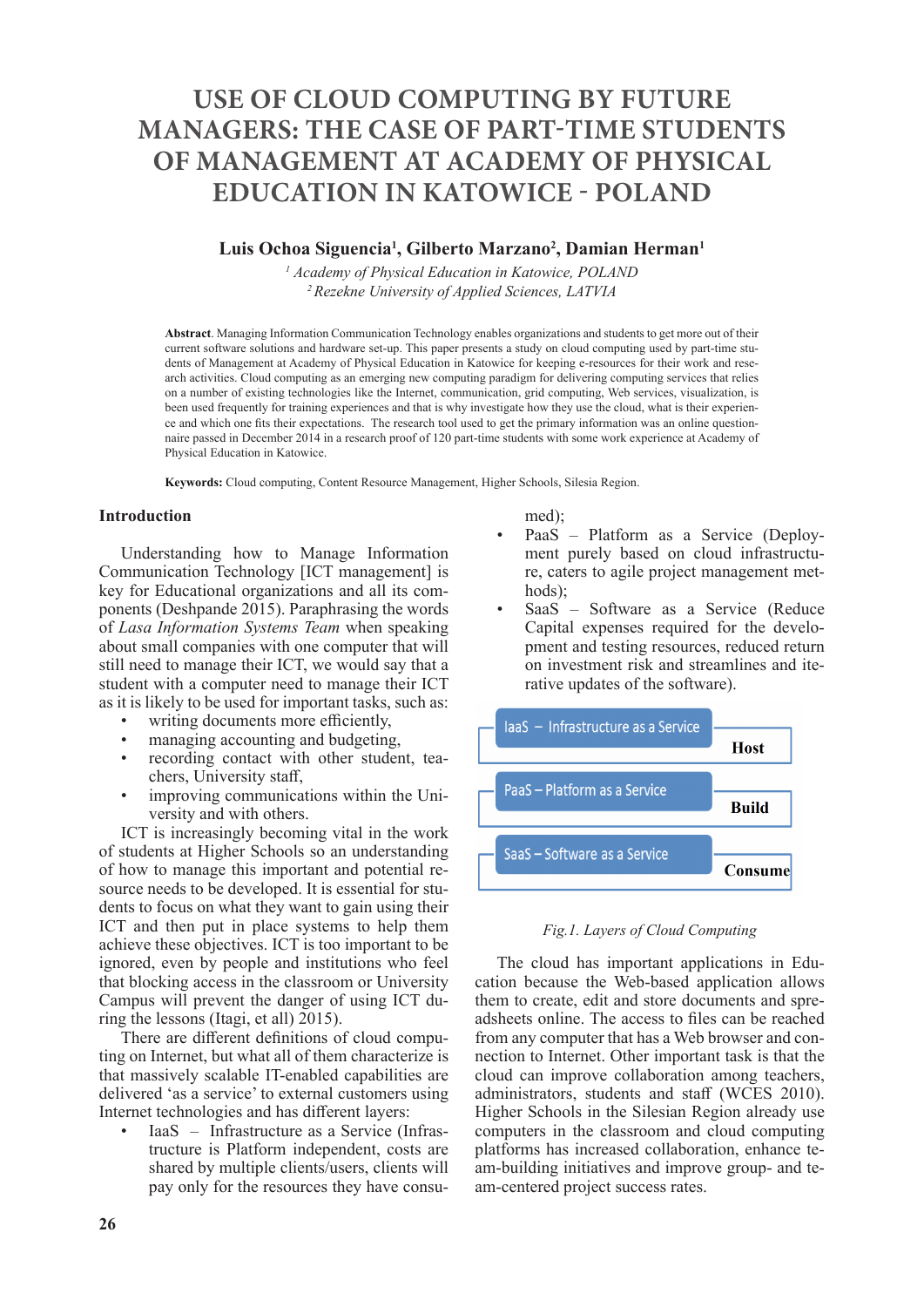Example of this collaborative learning can be found in Pbworks platform used by Academy of Physical Education in Katowice, Poland where the subject "Information Systems in Tourism Management" has its own web page, developed and implemented by students and cover the following topics: Internet technology as a tool to reduce costs, to settle the transactions, to look for new markets, for financial services, for communication, for e-community building, for trade, for electronic circulation of documents, advertising, for entertainment and Internet technology as a tool for achieving customer satisfaction and loyalty (Ochoa 2015).



*Fig.2. Cloud computing (Johnston 2015)*

## **Cloud storage service: Advantages of using Google Drive and Dropbox in Higher Education Students**

Google Drive is a multifunctional platform for storing files online and open access to them, regardless of the place and time. It is completely free up to 15GB of data and for greater data limit; student should pay a monthly subscription. The service premiere took place in April 2012. Google Docs aimed at text file sharing and simultaneous operation of several people on one document (Grabiec 2012).

The primary function of the Google Drive like other cloud storage is file store and edition on a variety of devices, creating new documents and the ability to share it to other students. So at the same time it provides a universal and permanent place of work space for valuables (creating backups). To use the service, a Google account is necessary. Initially at launch Google Drive was neither innovative nor offered far more options than the competition. The disc is available for many types devises, fixed and mobile with a web browser.

Special applications on both the computer and

the mobile devices like phones, tablets or laptops allow the user synchronize his files on the cloud and on the hard drive, so the student can work on his files or the files from colleagues without being connected to the network. Student can work on the files in both the browser and the application and all changes are quickly updated. This characteristic makes it possible to share files in real time for multiple users at once (privately to a determinate group of users or completely public).

The interface looks like a standard Windows file explorer, so it becomes really intuitive. Google is associated primarily with search engines; this fact allows availability and it is very easy to find the necessary files online. In addition, the drive has a number of features: drag & drop system automatically uploads files to the server, the ability to connect additional applications from Google. Student can see previous versions of files in Google Drive even if they weren't created in a Google format and also can delete and download previous versions, or upload a new version.

Google Drive continues the tradition of previous services and integrates with other applications derived from a common manufacturer: Google. For example, by combining with the Chrome browser, it is possible to throw simplified graphics on the site directly from the website, instead of saving the file to your hard disk, and then attaching to the files in the cloud. This integration provides sharing tools, resources and functions (even if you do not use Google drive, then this space is used for other Google services). New ways have been implemented to transfer large files by e-mail, instead of sending them in an annex, it is easier to put them on the cloud and send the link, so the recipient will be able to use them. The possibility to set permissions and determine who and what they can do with shared files (editing, read-only) is a very important aspect that students value (Tur 2015).

Dropbox is a sister product of Google Drive, with the difference that arose as one of the first on the market (2008). This fact has been important to become the cloud with a really large user base. However, the basic amount of data is much smaller than its competitor; only a maximum of 2 GB of data to start for a free account. Dropbox encourages the active use of the product, by rewarding those users who install add-ons, applications of their company, invite others to set up accounts, within other marketing actions. In this way, students can increase the limit to 20GB. The company offers two packages for sale: one plus and one for businesses (Pudale 2015).

Just like Google Drive, Dropbox can be used with both the browser window and installed application on your computer or mobile device. The installed applications allow the user to work offline and the next time the student connects to the network,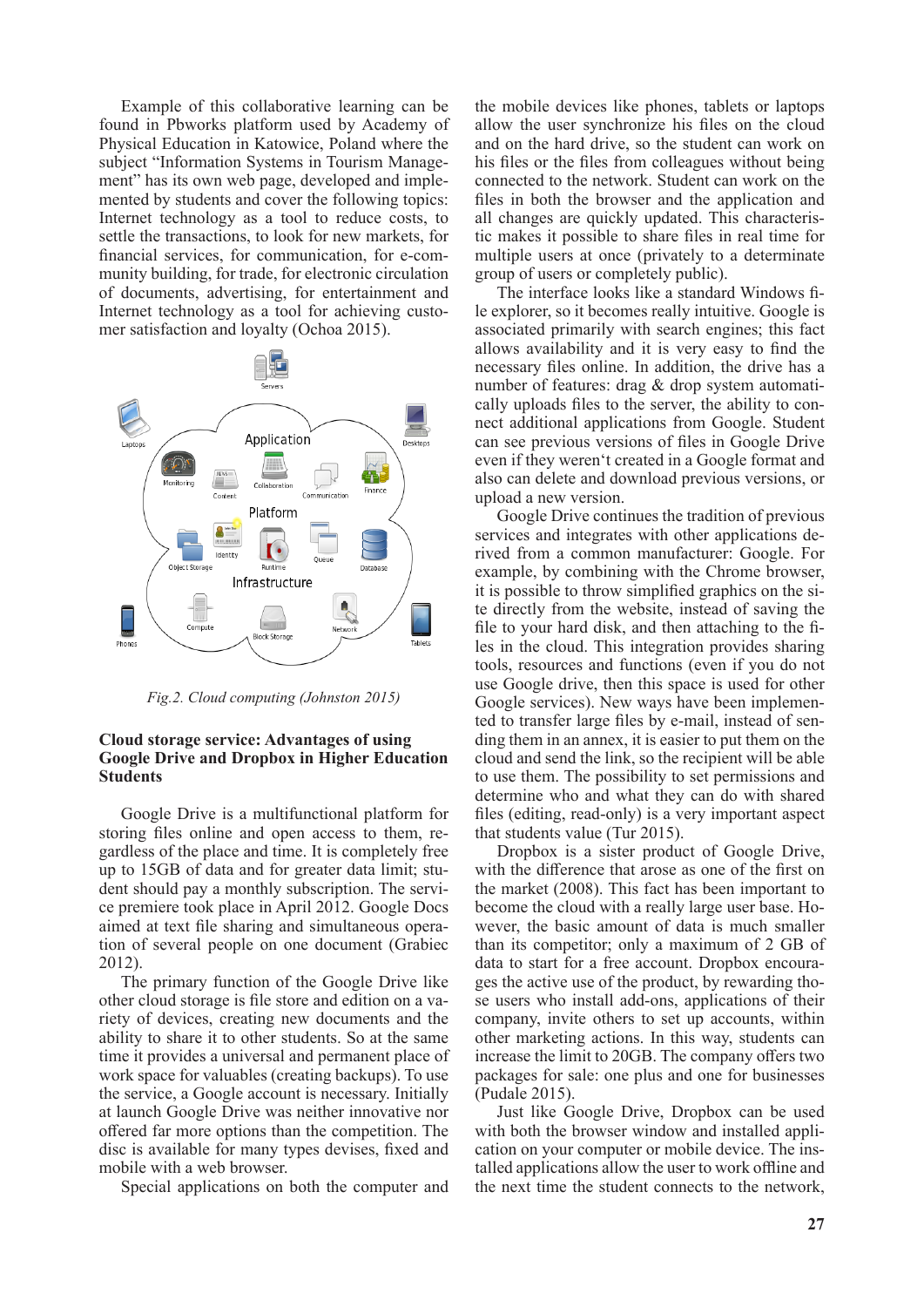files are synchronized with the online storage site. It is extremely easy to use, with an intuitive interface. Dropbox provides full support to the three biggest computer systems: Windows, Mac, Linux.

The main difference with Google Drive is that Dropbox does not allow several people to work on the same file. Each user has his own copy and after changing and updating it, the student can synchronize it with the server. It does not define permissions and anyone who has access to the files may edit or remove, so users should be careful about what and who can have access to the files. The user has the possibility to recover any file deleted in the last 30 days from the Dropbox website and for the full year in the case of buying a paid account. It is also far more reliable in terms of safety. The creation of an account is very easy and fast. An additional option is the ability to sign a two-for safety.

*Table 1. popular cloud storage options (Mitroff 2015)*

|                                   | OneDrive                                          | Droobox                                                             | Google Drive                                             | Box                                                      | Copy                                      |
|-----------------------------------|---------------------------------------------------|---------------------------------------------------------------------|----------------------------------------------------------|----------------------------------------------------------|-------------------------------------------|
| File size<br>restrictions?        | 2 <sup>CD</sup>                                   | None with<br>Dropbox apps                                           | 5T <sub>B</sub>                                          | 250MB for free<br>plan, 5GB for<br>paid plan             | None                                      |
| Free storage?                     | 15 <sub>GB</sub>                                  | $X \times B$                                                        | 15GB                                                     | 10GB                                                     | 15 <sub>GB</sub>                          |
| Can I earn extra<br>free storage? | Yes                                               | Yes                                                                 | No                                                       | No                                                       | Yes                                       |
| Paid plans                        | \$2 month for<br>100GB.<br>\$4 month for<br>200GB | \$10 month for<br>1TB                                               | \$2.month<br>100GB.<br>\$10 month for<br>IT <sub>B</sub> | \$10/month for<br>100 <sub>CB</sub>                      | \$10 month for<br>250CB                   |
| OSes supported                    | Windows Mac.<br>Android, and<br>iOS               | Windows, Mac.<br>Linux, Android.<br>iOS, Blackberry,<br>Kindle Fire | <b>Windows</b><br>Mac. Android.<br>and iOS               | Windows, Mac.<br><b>Android</b><br>Blackberry, and<br>юs | Windows Mac.<br>Linux, Android<br>and iOS |

#### **Research Methodology**

Our research was carried out in December 2014 to a group of 120 students of the faculty of Sport and Tourism management to investigate which of these two cloud computing better suites their necessities and expectation. To have access to the answers, an online questionnaire was used with seven closed, multiple and single choice questions. Respondents who do not benefit from the clouds, have the opportunity to select an answer. So we can have a better knowledge of the type of cloud we can use for our lectures and seminars.

The necessary number of objects to statistical analyzes was determined using the following formula:

$$
n = \frac{\left(1 - \alpha\right)^2}{4d^2}
$$

where:

confidence level (1 -)

d - the acceptable level of error

Relevance (validity) of the questionnaire was determined using the questionnaire on a much smaller group carried out a month earlier. This group of respondents is not involved in the later study group.

For data analysis, descriptive statistics methods

Having analyzed the answers to the first question

clouds as an educational tool.

**Use of Cloud computing by students**

tistica ver. 10.0.

we found out that there are two clouds that they use: Google Drive and OneDrive. Only 6% of the respondents use Dropbox. 12% of the respondents do not use cloud computing at all. This fact makes us, teachers, aware which cloud should be used when sharing study files with students. There is no choice between Dropbox and Google drive as we thought, but within Google Drive and OneDrive. Percentage is calculated in relation to all the answers.

and quantitative techniques were used (Little 2013). All statistical procedures were performed with Sta-

The aim of our research was to find out which cloud students of management, future managers in tourism and sport, use to keep their files; whether their choice is the result of a deep analysis. In the questionnaire we intended to find out which cloud they prefer and if this tool is valuable for them in their study and how long they use it. These questions are designed to help us, the teachers, to determine whether the service is important to them. We cleared out the impact of the cloud computing on our students and specified the purposes for the use of such tools. In this study, we focus on the use of



*Fig. 3. Cloud computing choice*

According to our research results, only 18% of respondents use more than one cloud. Nobody chose the answer "either Dropbox or iCloud". Among those users who use only one cloud (after deducting all the answers) definitely support Google Drive (74%), OneDrive (16%), other (10%). However, when summing up the results of multiple answers, the advantage of Google Drive has significantly decreased. It is worth mentioning that relatively small percentage of respondents said they use another cloud. So the vast majority of respondents use the services listed in the survey.

The respondents were asked what made them choose this particular application. The answers were different: only 7% of respondents did that because someone has recommended it. Most of them choose it by accident, they found that cloud while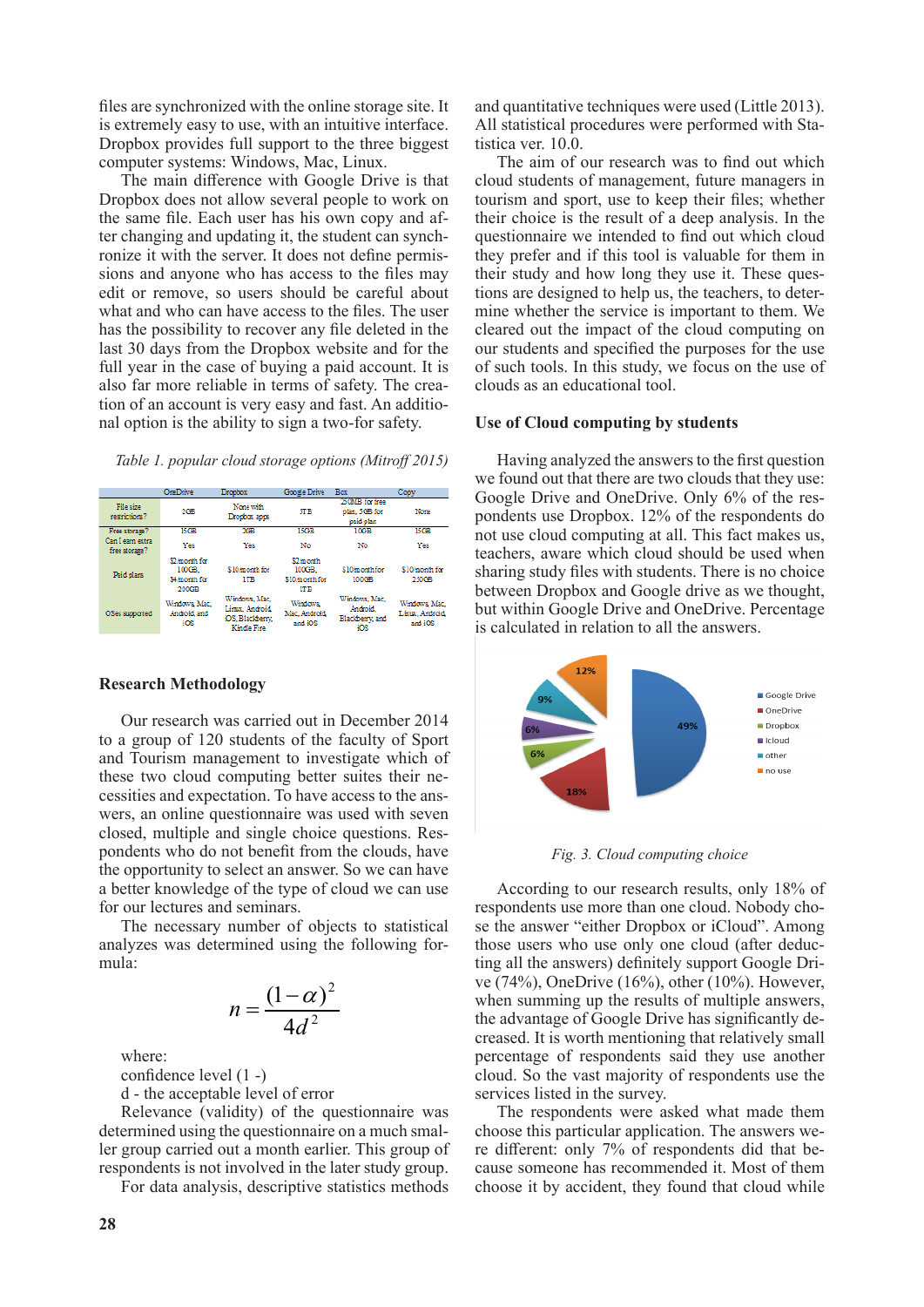using the search engines. As it was mentioned before, these answers explain the motivation of the respondents when choosing the cloud to work in collaborative research projects or keeping important files. The reason why they choose this application and not any other is to facilitate collaboration with other students that use the same application. That is why one type of cloud is spreading rapidly among students from the same study year or faculty.



- To falicitate collaboration with others that use the same application  $\blacksquare$  By accident
- $\blacksquare$  Reccommendation

### *Fig. 4. Motivation for choice of cloud*

There is one more interesting fact to be analyzed. 18% of the respondents affirm that they do not use any cloud, and a similar number has chosen the "conscious choice based on product analysis".

Next question was given to find out why they use this application. There are three special reasons: sharing files, work and study and finally synchronize the files to have all of them in the same place.



*Fig. 4. Different use of the cloud*

Most of the students said they use the cloud to share files (40%), as an aid in the work and learning (28%) and file storage for security reason (18%) and a small part - for synchronization of files (14%). 39% of the respondents indicated only one destination, the rest - more than one. Concerning satisfaction of the possibilities the cloud offers, the vast majority of users (75%) gave positive answers,

## and only 11% were not satisfied.



*Fig. 5. Satisfaction level of the cloud use*

Most of the students use free of charge clouds, only 11% of them declare that they have paid for it. Now we can have a clear idea on how much the students rely on this type of platforms, and what the requirements are. Free accounts offer a decent space for storing files, and only the most demanding users need more of it. A question was given about the experience in using this type of services. 25% of the students have more than 3 years' experience. 1-3 years was the most popular answer - 36%.

The last question was about the frequency of use of the cloud. Most of the students use it several times per week (54%) and several times per month (18%). Only 7% of the respondents state that they use of these tools every day when they do not do homework daily but during week-ends, when they are not at University and need Internet for communication purposes. The vast majority use them regularly. Those who have accounts, use them frequently.



*Fig. 6. Frequency of using cloud computing* 

## **Conclusion**

1. Could computing is withy used by students at Academy of Physical Education in Katowice – Poland. 86% of students use the cloud: they find it very useful and it meets the requirements of users. Google Drive, and Dropbox are often used for important tasks. These Internet applications have played an important role in the stu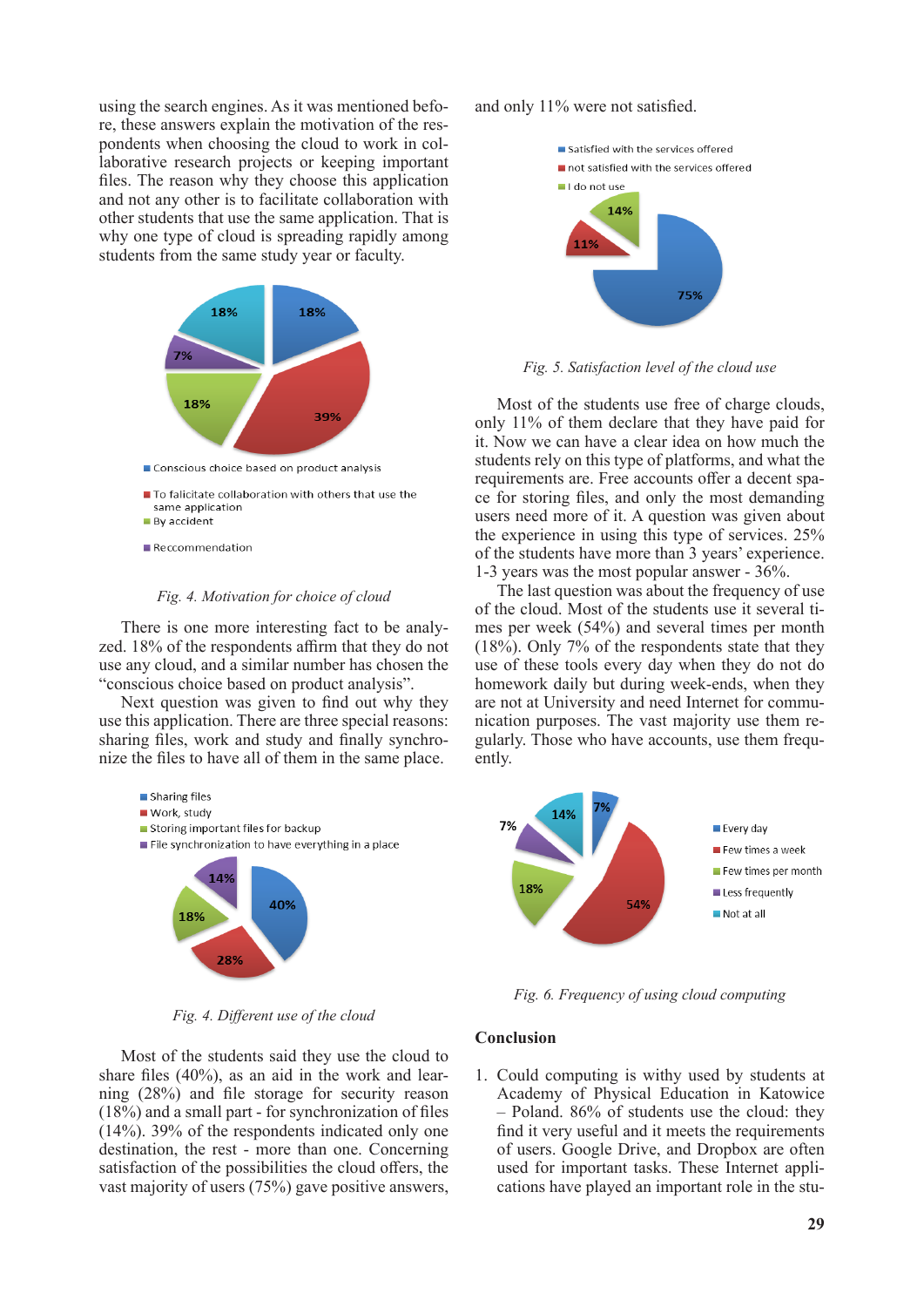dents' life. In a way they are able to instantly transfer files in some other way, they can work on collaborative research work. This is partly thanks to the popularization of high-speed Internet connections.

- 2. Students of Academy of Physical Education mainly use the service to share files, which should not be a surprise. Due to the nature of the programme, these students do not work so much on joint projects like those attending Humanities. Therefore, they use different types of application related to study or work. Most of the students (39% of the respondents) claimed that the use of the same cloud by all students in the same class makes it easier for them to cooperate. This fact is the most important feature of the clouds for them. Conscious choice based on the analysis of competing products was marked only by 18% of the respondents. I suppose that most users could also say that the cloud between them does not differ at all, or in a very small extent, so that the choice may seem quite simple.
- 3. Google Drive has a better future among students because the integration of large popular services, which are owned by Google: YouTube, Picasa, Gmail and finally the Internet search engine Google. Getting an account in any of the above, at the same time give access to the disk, which enables a person to instantly switch between these applications without having to repeatedly log in is another reason. In addition, the Google brand is very famous and certainly this fact attracts some users who are less oriented.
- 4. Great surprise is the low popularity of Dropbox, which is strongly connected to the phone system. Android, and this was one of the first products of this type. Certainly Dropbox has interesting functions but has relatively low space for storing files, and, unfortunately, does not offer easy work for several people at the same time on the same file. This seems to be one of the reasons why Google Drive has better popularity among our students and is the best option for those who are collectively working on joint projects.
- 5. Google Drive is more popular when it is used in the office. It has a huge advantage thanks to possibility to edit the files without necessity to download any software. Students can work on their files directly in the application or web page with the possibility to share their work with other people at the same time. Dropbox does not offer such possibilities: student must download the file first in order to change something. Then he can edit it in external programmes and take the file back to the cloud. The same thing is about collaboration tools with extended options. Dropbox does not support it.
- 6. In the case of both products, the paid version only changes the data limit and the number of

days, after which you can recover deleted files. Therefore, if the service is to be used at work; group work, sharing text files, spreadsheets, there is no doubt that Google product is the most popular among the students in the Academy of Physical Education.

# **Acknowledgment**

This work was supported by The Jerzy Kukuczka Academy of Physical Education in Katowice – Poland (http://awf.katowice.pl/). This article was modified from a presentation at the 2nd Annual International Scientific-Practical Conference "Catching up new ideas: Management, Economics and Law' 2015" at Kaunas University of Applied Sciences, 22 April 2015, Kaunas - Lithuania. Published as submitted by the author(s).

## **References**

- 1. Deshpande, G., (2015). Innovation and Entrepreneurship in Engineering Education, in Proceedings of the International Conference on Transformations in Engineering Education, Ed., R. Natarajan, ICTIEE 2014, India, p. 41-45.
- 2. Itagi, R. (et al.), (2015). Effective Teaching of Digital Electronics for Undergraduate Students Using a Free Circuit Simulation Software—SEQUEL, in Proceedings of the International Conference on Transformations in Engineering Education, Ed., R. Natarajan, ICTIEE 2014, India, p. 627.
- 3. WCES, (2010). Effective use of cloud computing in educational institutions By TuncayErcan, Yasar University, Department of Computer Engineering, SelcukYasarKampusu, AgaclYol, No:35-37, Bornova 35500, Izmir, Turkey.
- 4. Ochoa, L., (2015). http://siwt.pbworks.com/w/ page/9377 1152/ FrontPa ge.
- 5. Johnston S., Using OmniGroup's OmniGraffle and Inkscape [retrieved 05.04.2015 at http://commons. wiki. media.org/wiki/File:Cloud computing.svg#/ media/File: Cloud\_computing.svg].
- 6. Grabiec, P., (2012). Dysk Google. Wszystko co chciałbyś wiedzieć o Google Drive, PCworld 25.04.2012. [retrieved 06.04.2015 at http://www. pcworld.pl /news/382234/ Dysk.Google.Wszystko. co.chcialbys.wiedziec.o.Google. Drive.1.2.html].
- 7. Tur, H. (2015). Dropbox 3.4.3, PCworld 03.04.2015, [retrieved 06.04.2015 at http://www.pcworld.pl/ftp / dropbox.html].
- 8. Pudale, R. (et.al), (2015). The Innovative Cloud-Based Solution for Classroom Transformation, in Proceedings of the International Conference on Transformations in Engineering Education, Ed., R. Natarajan, ICTIEE 2014, India, p. 607.
- 9. Mitroff. S., (2014). OneDrive, Dropbox, Google Drive, and Box: Which cloud storage service is right for you? [retrieved 05.04.2015 http://www.cnet.com/